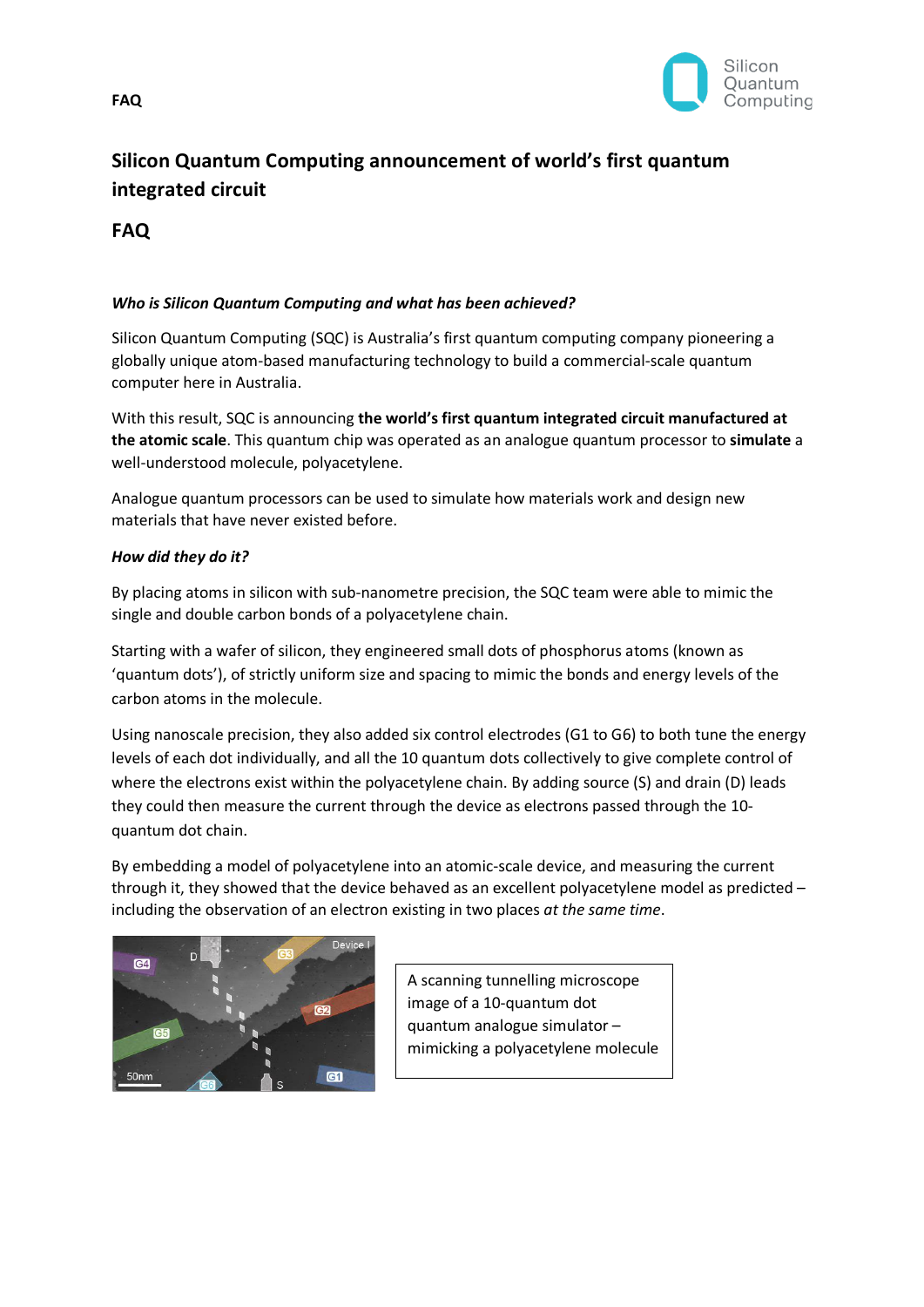

# *Why is this such a big deal?*

The analogue quantum processor is the world's first integrated circuit manufactured at the **atomic scale**. Simulating matter at the atomic scale allows us to start to understand how nature and the natural physical world really works.

This ability to simulate materials at the atomic level will revolutionise the way people look at solving problems. As SQC looks to simulate larger, more complex systems it will be able to simulate materials that already exist, but we don't really understand how they work; or to **simulate new materials that have never existed before** to solve a specific need or problem.

For example, if we can simulate and design new catalysts that are used in industrial chemical processes, this could have a significant, real-world impact by making these processes less energy intensive.

# *What is a molecule?*

A molecule is made up of one or more atoms and is the smallest particle of a substance that has all the physical and chemical properties of that substance. To recreate the physical world, you need to be able to imitate – or **simulate** – molecules.

Since molecules are small, their behaviour is dominated by quantum physics. They are also massively dense with information due to the complicated nature of the interactions between the particles that make up the molecule. This means they are enormously complex to simulate.

## *How is the analogue quantum simulator different to a normal computer chip?*

The *analogue quantum simulator* is not the same kind of computer chip currently used in computers and smartphones. Instead it is an integrated circuit that harnesses the power of quantum mechanics.

**Accurately simulating molecules at the atomic scale is not something conventional computers – or even supercomputers are good at**. For a conventional computer chip to accurately simulate the penicillin molecule, for example, it would require  $10^{86}$  transistors – which is more transistors than there are atoms in the universe<sup>[1](#page-1-0)</sup>.

## *What's the difference between quantum mechanics and quantum computing?*

**Quantum mechanics** – also known as quantum physics, or quantum theory – is a branch of physics that deals with physical phenomena at very small length scale, being very strong at the nano to atomic length scales.

**Quantum computing** is the development of computer technology based on the principles of quantum mechanics.

# *What inspired this research and breakthrough finding?*

The milestone of the first atomic-scale quantum integrated circuit is a culmination of a vision set by SQC founder, Professor Michelle Simmons over 20 years ago. It delivers on a challenge first raised by

<span id="page-1-0"></span><sup>1</sup> *<https://www.bcg.com/publications/2019/quantum-computers-create-value-when>*